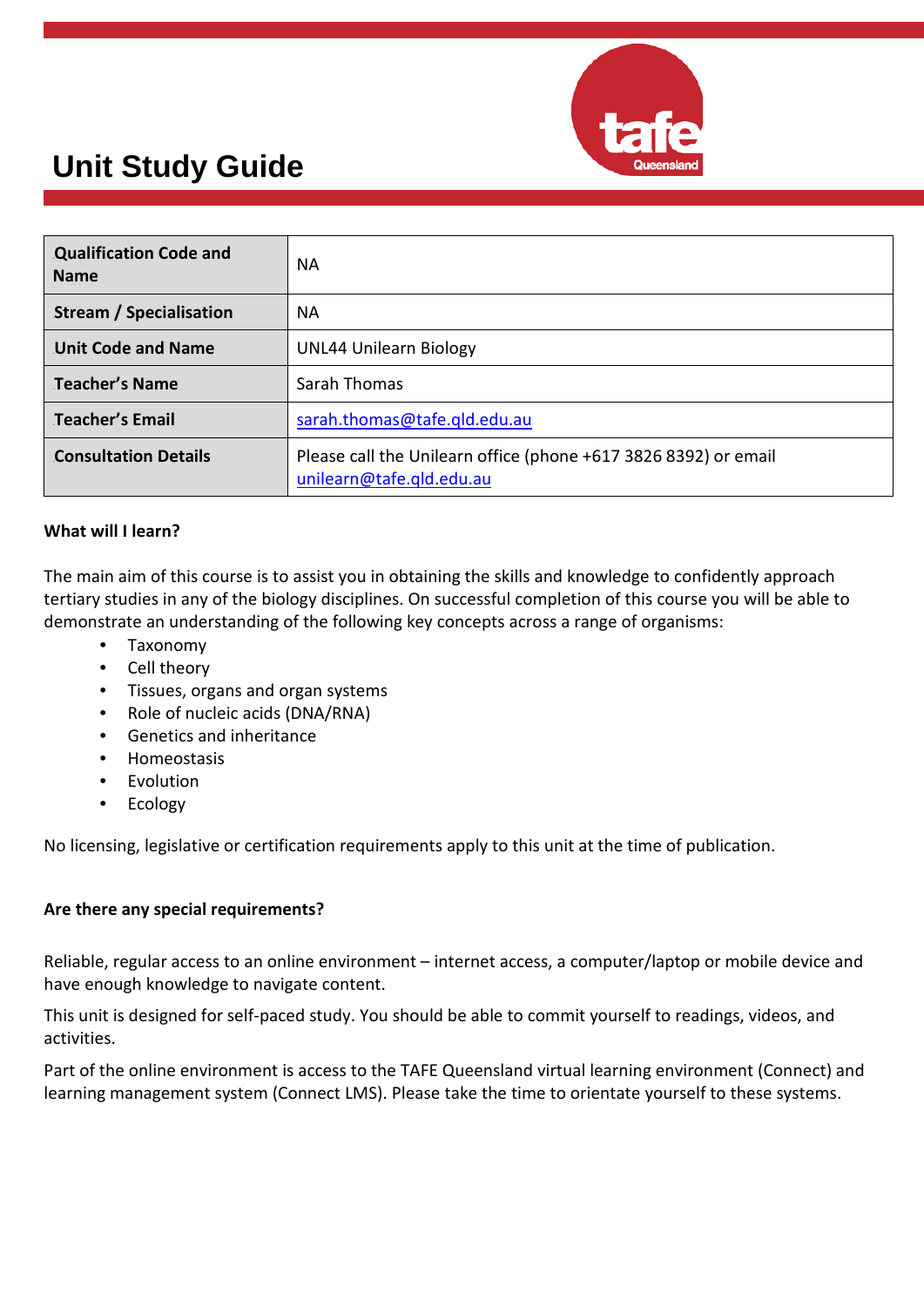

#### **What do I need to do to be successful?**

It is recommended this unit requires a minimum of 220 hours minimum to complete. From the date you sign up, you have 365 days to complete the course.

You are required to satisfactorily complete all assessments for this unit. You are responsible for complying with TAFE Queensland's assessment rules and complete assessment tasks honestly.

You need to follow all assessment instructions, including submission details and retain a copy of all assessment items.

The course work, activities and planning documents are designed to help students prepare for the final exam for biology.

To be eligible to sit the final exam, students are required to achieve a mark of 60% or higher each on ALL earlier assessments. Candidates who fail to obtain the minimum mark required for a Pass grade in the final exam will be eligible to sit a second attempt.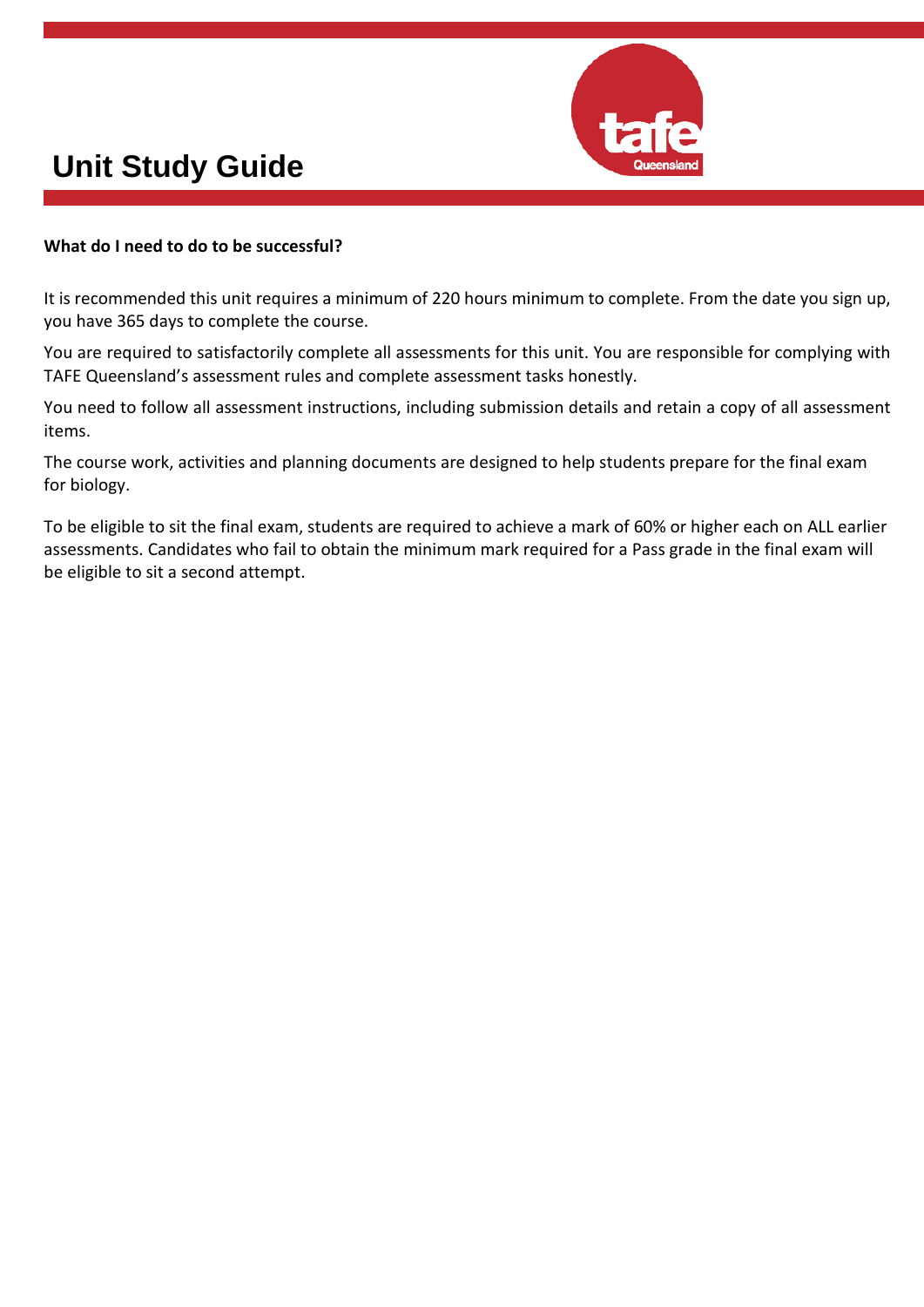

### **Course Components**

#### **UNIT 1 – Introduction of Biology**

Chapter 1 - The nature of biology

#### **UNIT 2 – The Diversity of Life**

Chapter 2 – Classifying organisms Chapter 3 – Overview of living organisms Chapter 4 – Phylogenetic relationships Chapter 5 – The effect of organisms on humans

#### **UNIT 3 – Ecology**

Chapter 6 – Organisms and their environment Chapter 7 – Populations Chapter 8 – Ecosystem dynamics Chapter 9 – Communities and their habitats Chapter 10 – Human impact on the environment

#### **UNIT 4 – Animal Behaviour**

Chapter 11 – Animal behaviour

#### **UNIT 5 – Cell Biology**

Chapter 12 – Chemicals of life Chapter 13 – Cell structure Chapter 14 – Cell functions

#### **UNIT 6 – The Functioning Organism**

Chapter 15 – Plant Physiology Chapter 16 – Plant reproduction, growth and development Chapter 17 – Animal physiology Chapter 18 – The human body Chapter 19 – Human reproduction, growth and development

#### **UNIT 7 – Genetics**

Chapter 20 – The inheritance of characteristics Chapter 21 – Gene action

#### **UNIT 8 – Evolution** Chapter 22 – Theories of evolution

Chapter 23 – The mechanisms of evolution

### **UNIT 9 – Biotechnology**

Chapter 24 – Biotechnology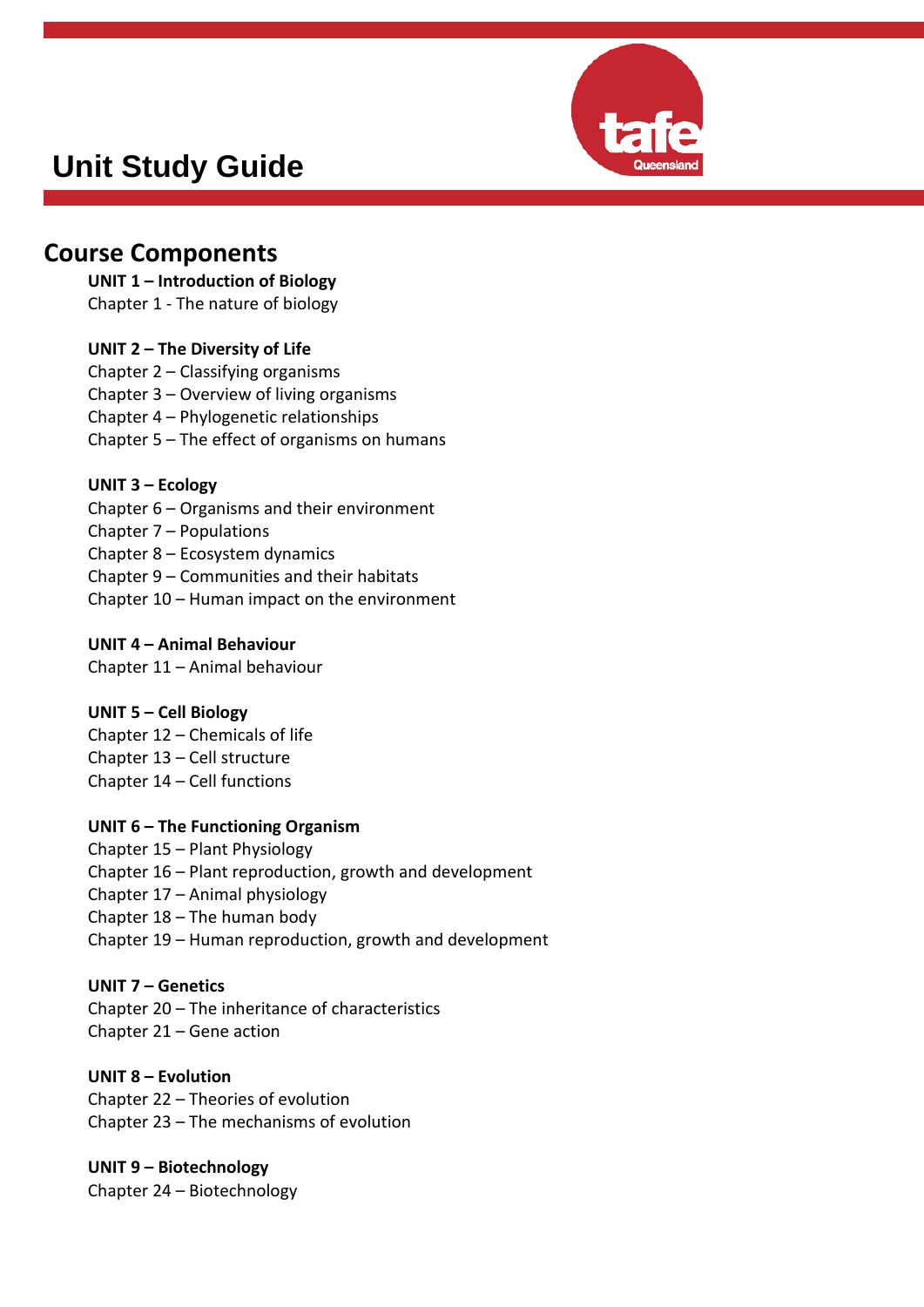

### **Course Schedule\***

| <b>Topic</b>                | <b>Week</b>    | <b>Study</b>                                       | <b>Assessment</b>                                                     | <b>Estimated</b><br><b>Hours per</b><br>week |
|-----------------------------|----------------|----------------------------------------------------|-----------------------------------------------------------------------|----------------------------------------------|
| Unit 1                      | $\mathbf{1}$   | Chapter 1 readings & online resources              | Progress Test 1.1<br>(16 Questions)                                   | 7                                            |
| Unit 2                      | $\overline{2}$ | Chapter 2 readings & online resources              | Lab Activity 1<br>$(35$ marks)                                        | 11                                           |
|                             | 3              | Chapter 3 readings & online resources              | Progress Test 2.1<br>(31 Questions)                                   | 8                                            |
|                             | $\overline{4}$ | Chapters 4 and 5 readings & online resources       |                                                                       | 10                                           |
|                             | 5              | Continue Chapter 5 readings & online resources     | Lab Activity 2<br>(30 marks),<br>Progress Test 2.2<br>(54 Questions)  | 9                                            |
| Unit 3                      | 6              | Chapter 6 and 7 readings & online resources        |                                                                       | 10                                           |
|                             | 7              | Continue Chapter 7 readings & online resources     | Lab Activity 3<br>(100 marks),<br>Progress Test 3.1<br>(32 Questions) | 8                                            |
|                             | 8              | Chapters 8 and 9 readings & online resources       |                                                                       | 10                                           |
|                             | 9              | Chapter 10 readings & online resources             | Progress Test 3.2<br>(55 Questions)                                   | 8                                            |
| Unit 4                      | 10             | Chapter 11 readings & online resources             | Progress Test 4.1<br>(25 Questions)                                   | 7                                            |
| Unit 5                      | 11             | Chapter 12 readings & online resources             | Lab Activity 4<br>$(35$ marks)                                        | 8                                            |
|                             | 12             | Chapters 13 and 14 readings & online resources     | Lab Activity 5<br>$(35 \text{ marks})$                                | 9                                            |
|                             | 13             | Continue Chapter 14 readings & online resources    | Progress Test 5.1<br>(87 Questions)                                   | 9                                            |
|                             | 14             | Chapter 15 readings & online resources             |                                                                       | 6                                            |
| Unit 6                      | 15             | Chapter 16 readings & online resources             | Progress Test 6.1<br>(43 Questions)                                   | 8                                            |
|                             | 16             | Chapter 17 readings & online resources             |                                                                       | 6                                            |
|                             | 17             | Chapter 18 readings & online resources             | Lab Activity 6<br>$(100 \text{ marks})$                               | 12                                           |
|                             | 18             | Chapter 19 readings & online resources             | Progress Test 6.2<br>(87 Questions)                                   | 9                                            |
| Unit 7                      | 19             | Chapter 20 readings & online resources             | Lab Activity 7<br>(50 marks)                                          | 9                                            |
|                             | 20             | Chapter 21 readings & online resources             | Progress Test 7.1<br>(57 Questions)                                   | 7                                            |
| Unit 8                      | 21             | Chapter 22 and 23 readings & online resources      | Progress Test 8.1<br>(41 Questions)                                   | 12                                           |
| Unit 9                      | 22             | Chapter 24 readings & online resources             | Lab Activity 8<br>$(32 \text{ marks})$                                | $\overline{7}$                               |
|                             | 23             | Complete Final Exam Request Form                   | Progress Test 9.1<br>(26 Questions)                                   | 8                                            |
| <b>Revision</b><br>& Finals | 24             | Revision & Complete Practice Exam                  | Practice Exam                                                         | 12                                           |
|                             | 25             | Revision & Biology Final Exam (3 hour 10 min exam) | <b>Final Exam</b>                                                     | 10                                           |

\*This is a 25 week example of how to complete the course. As previously mentioned the content is self-paced study and the student has 365 days to complete the course, so this schedule may be adapted by individual students to suit their needs.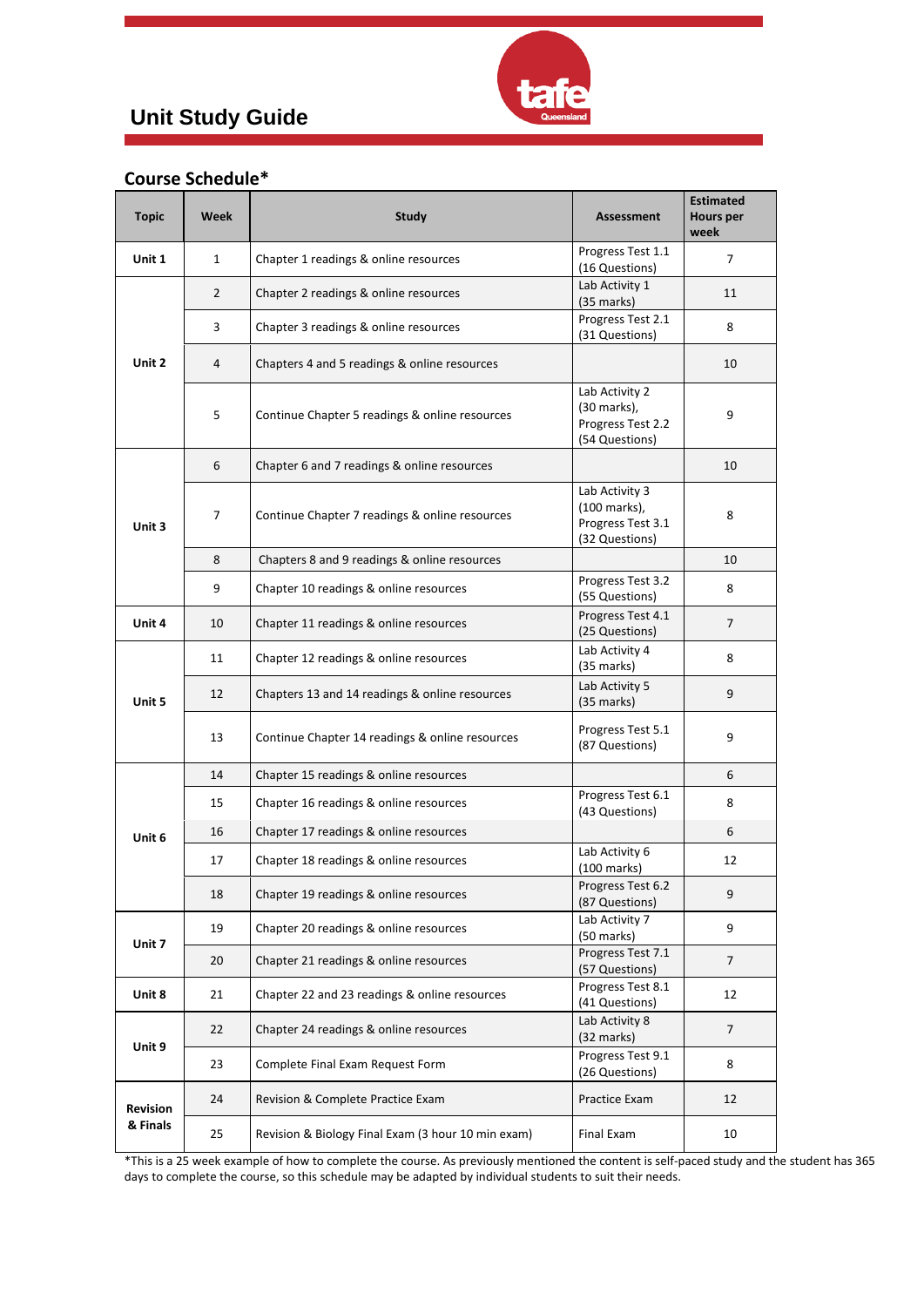

### **ASSESSMENT SUMMARY**

| <b>Assessment</b> |                            | Weight | <b>Conditions</b>                                                   |  |
|-------------------|----------------------------|--------|---------------------------------------------------------------------|--|
| Progress Tests    | 1.1                        | 0.45   | Open book, no time limit                                            |  |
|                   | 2.1                        | 0.75   | Open book, no time limit                                            |  |
|                   | 2.2                        | 1.43   | Open book, no time limit                                            |  |
|                   | 3.1                        | 0.86   | Open book, no time limit                                            |  |
|                   | 3.2                        | 1.5    | Open book, no time limit                                            |  |
|                   | 4.1                        | 0.6    | Open book, no time limit                                            |  |
|                   | 5.1                        | 2.25   | Open book, no time limit                                            |  |
|                   | 6.1                        | 0.98   | Open book, no time limit                                            |  |
|                   | 6.2                        | 2.66   | Open book, no time limit                                            |  |
|                   | 7.1                        | 1.61   | Open book, no time limit                                            |  |
|                   | 8.1                        | 1.2    | Open book, no time limit                                            |  |
|                   | 9.1                        | 0.71   | Open book, no time limit                                            |  |
|                   | <b>Total</b>               | 15%    |                                                                     |  |
| <b>Sqle1</b>      | 1 - Plant Dichotomous Key  | 1.26   | Worksheet activity, open<br>book, no time limit                     |  |
|                   | 2 - Gram Staining Bacteria | 1.08   | Online lab, open book, no<br>time limit                             |  |
|                   | 3 - Populations            | 3.6    | Online lab and interactive<br>worksheet activity                    |  |
|                   | 4 - Microscope             | 1.26   | Online lab, open book, no<br>time limit                             |  |
|                   | 5 - Mitosis                | 1.26   | Online lab, open book, no<br>time limit                             |  |
|                   | 6 - Frog Dissection        | 3.6    | Online lab and worksheet<br>activity, , open book, no<br>time limit |  |
|                   | 7 - Inheritance            | 1.8    | Worksheet activity, , open<br>book, no time limit                   |  |
|                   | 8 - Transgenic Flies       | 1.14   | Online lab, open book, no<br>time limit                             |  |
|                   | <b>Total</b>               | 15%    |                                                                     |  |
| <b>Final Exam</b> |                            | 70%    | Supervised Exam, closed<br>book, 3hr 10mins time<br>limit           |  |